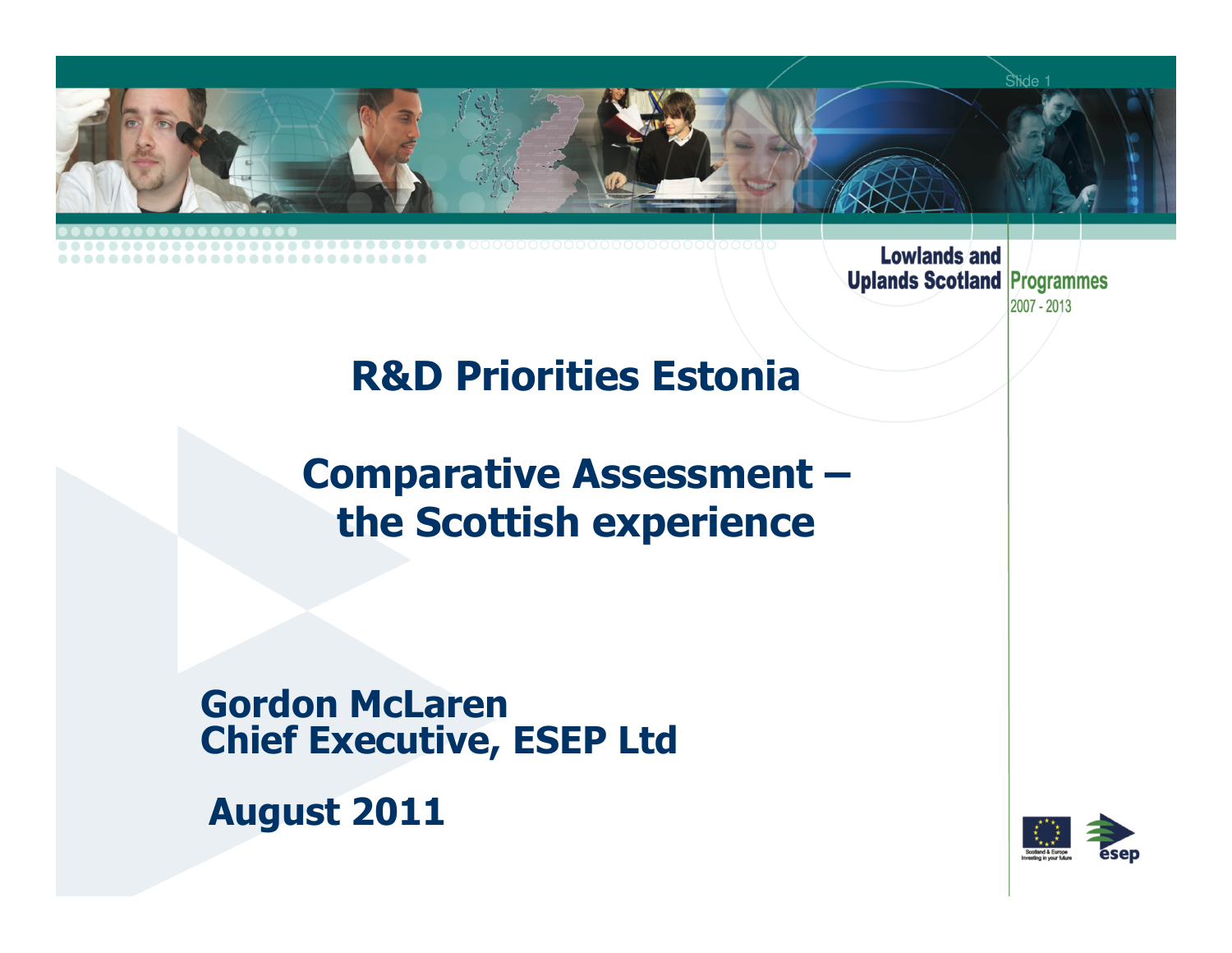| <b>Lowlands and</b><br><b>Uplands Scotland Programmes</b> | 2007 - 2013             |  | <b>Scotland – Some Statistics</b> |
|-----------------------------------------------------------|-------------------------|--|-----------------------------------|
|                                                           | Population              |  | 5.2 <sub>m</sub>                  |
|                                                           | No. HEIs                |  | 21                                |
|                                                           | No. FE colleges         |  | 41                                |
|                                                           | <b>GERD</b>             |  | 1.67%                             |
|                                                           | <b>BERD</b>             |  | 0.56%                             |
|                                                           | No. HE students         |  | 287,565                           |
|                                                           | % Medical               |  | 14.2%                             |
|                                                           | % Science & Engineering |  | 29.2%                             |

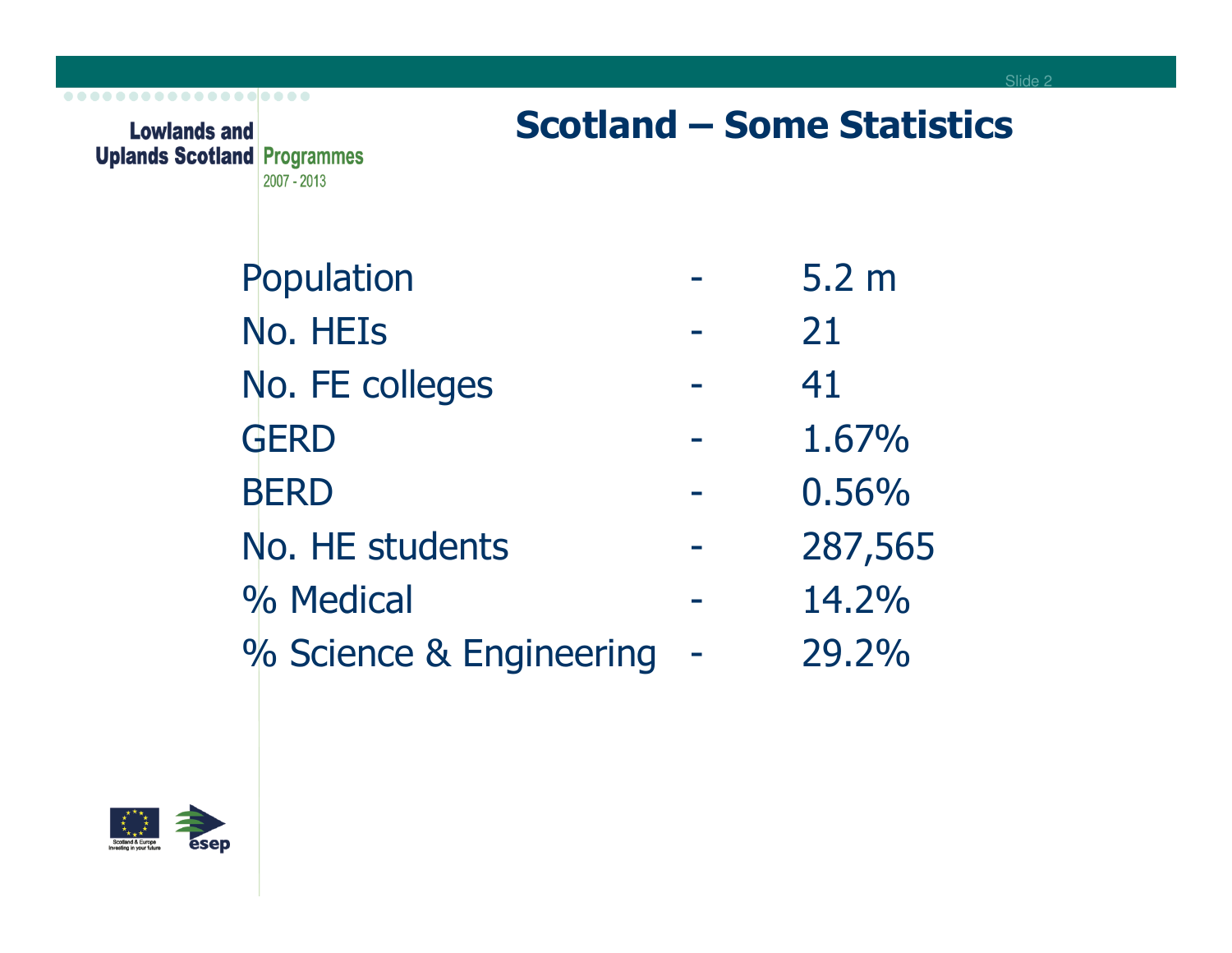\_\_\_\_\_\_\_\_\_\_\_\_\_\_\_**\_\_\_**\_\_

# **Scotland – Some Comparisons**

### **Strategic Growth Sectors**

- •Life Sciences
- •Energy (Renewables)
- •ICT (Informatics)
- •Financial and Business Services
- •Creative industries (Digital Media)
- •Food and Drink
- •Tourism

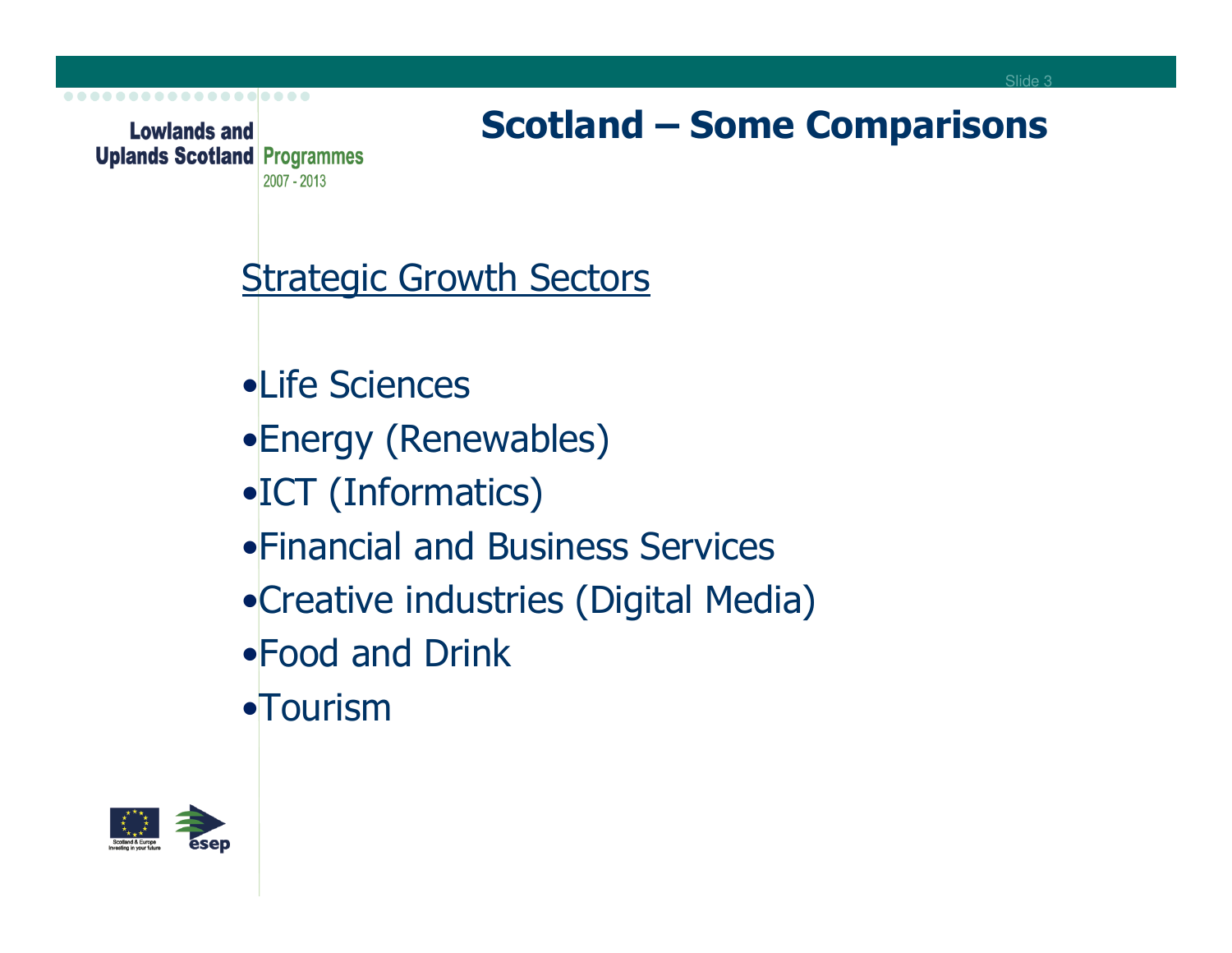

### **Issues - Implementation**

- •Too many measures
- •**Inflexibility** 
	- Structure
	- Governance
	- Processes
	- Policy linkages/co-ordination

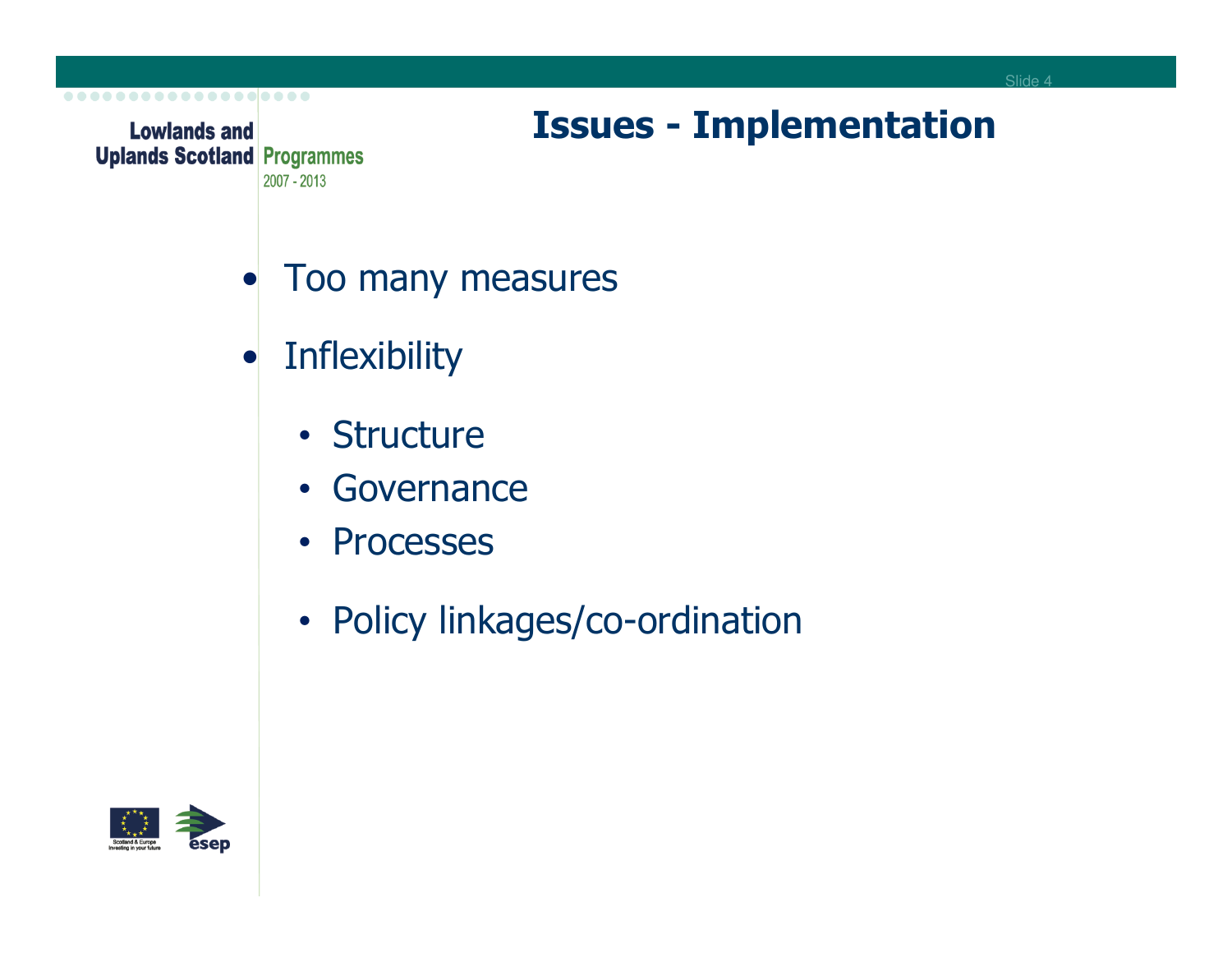#### **Scottish Experience/Alternative Approaches**

A.Implementation Structures

B.Delivery Arrangements

C.Establishing the Fundamentals

D.Portfolio Management

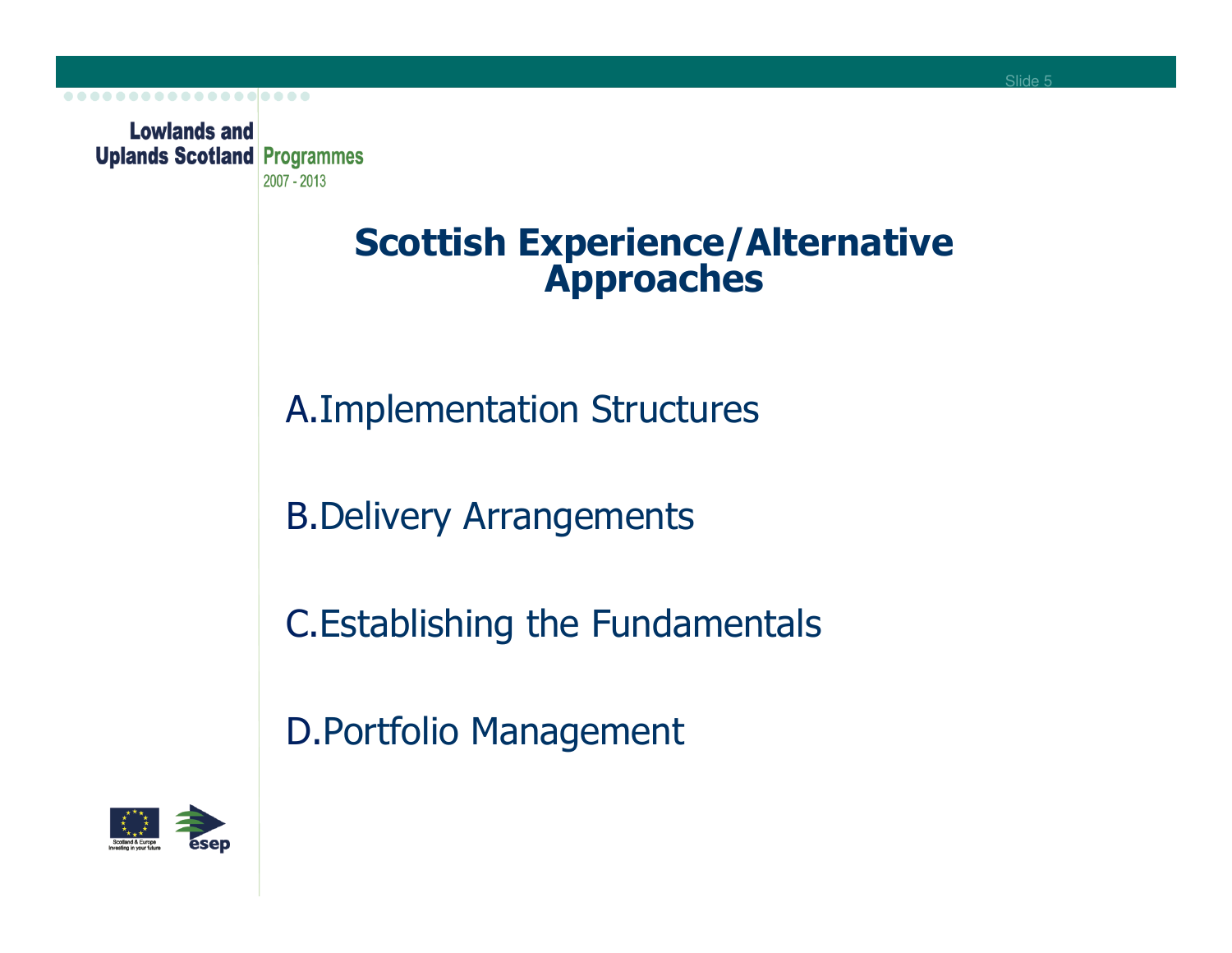## **Scottish Experience**

## **A. Implementation Structures**

- •Project Selection Advisory Groups
- •Flexibility and Ongoing Review
- •Communication
- •Re-prioritisation
- •Indicators
	- $\mathcal{L}^{\text{max}}_{\text{max}}$ Simple, limited
	- -- Impacts (ex-post)

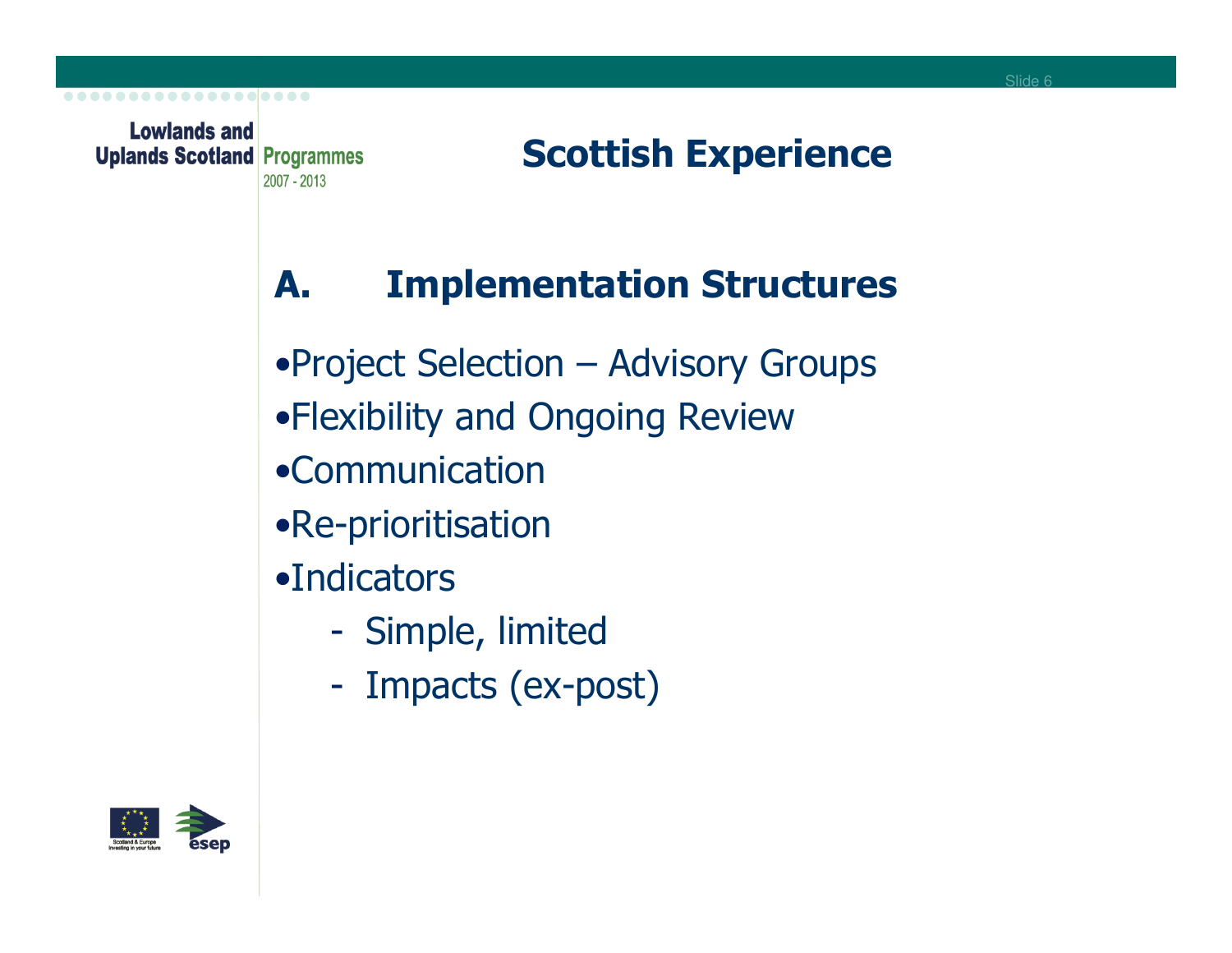

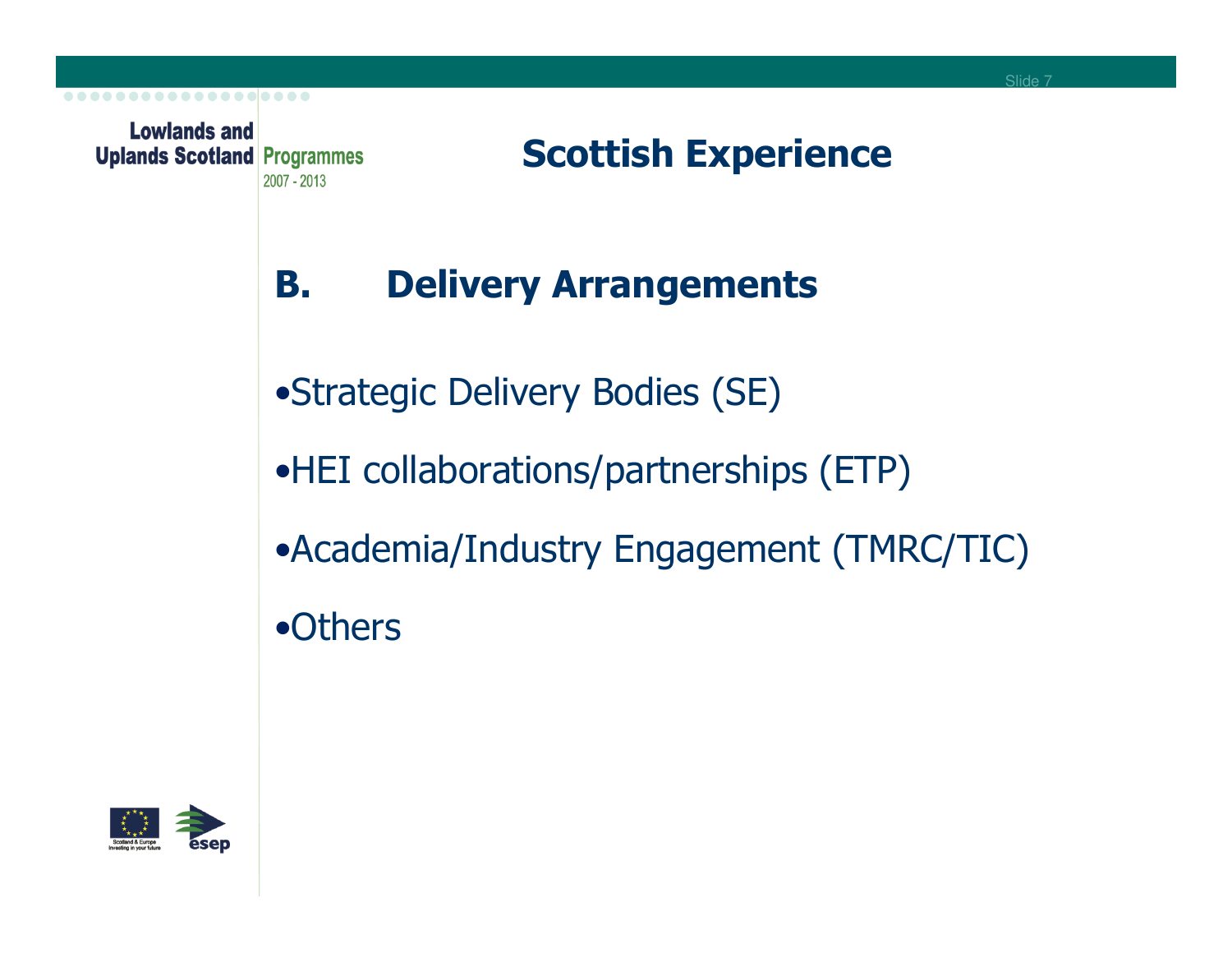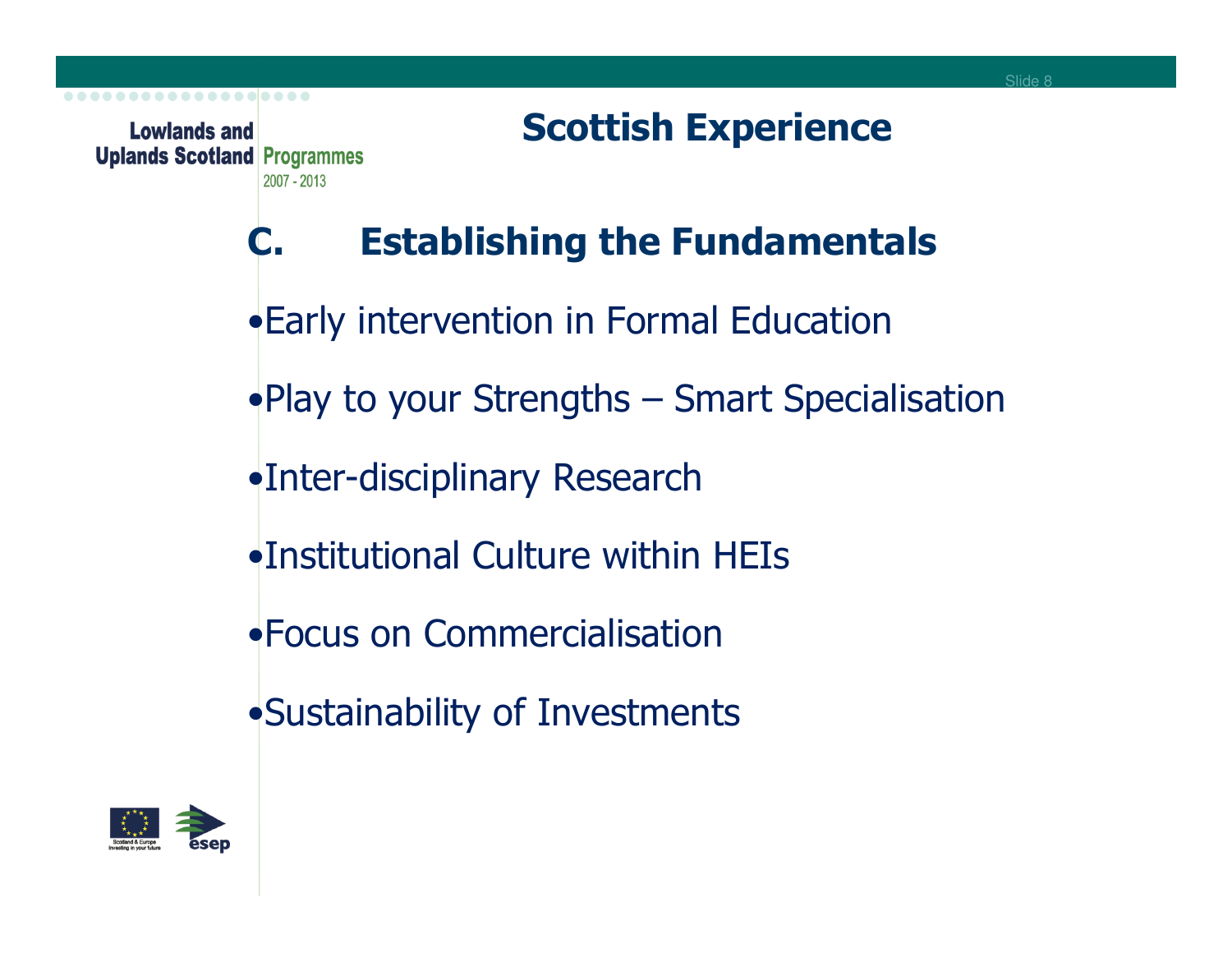. . . . . . . . . . . . . .

## **Scottish Experience**

## **D. Portfolio Management**

•Close and regular monitoring of approved projects by MA/IB

•Essential to develop constructive relationship withproject sponsor

•Ability to intervene and take corrective action

•Opportunity for ongoing project development



•Making connections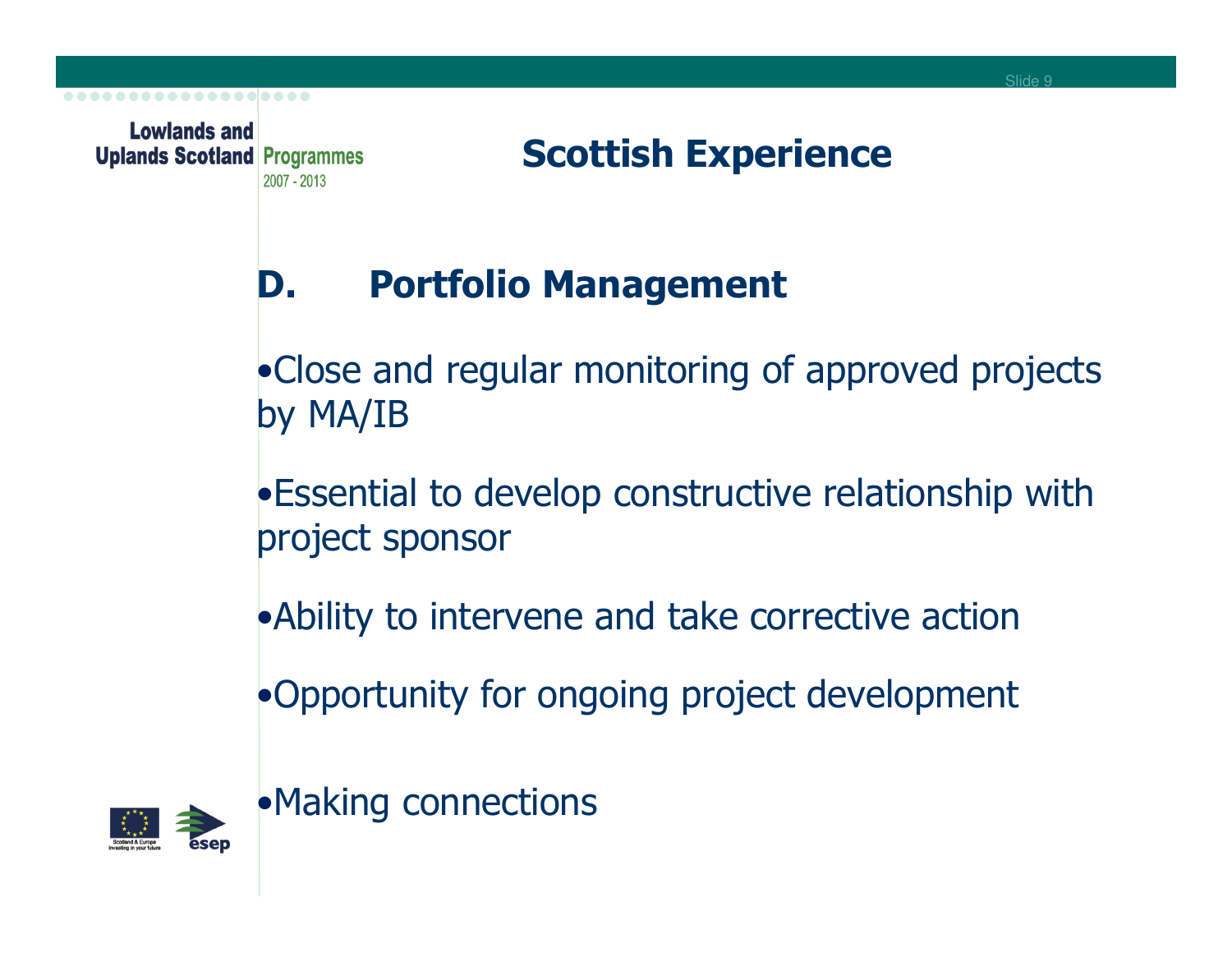